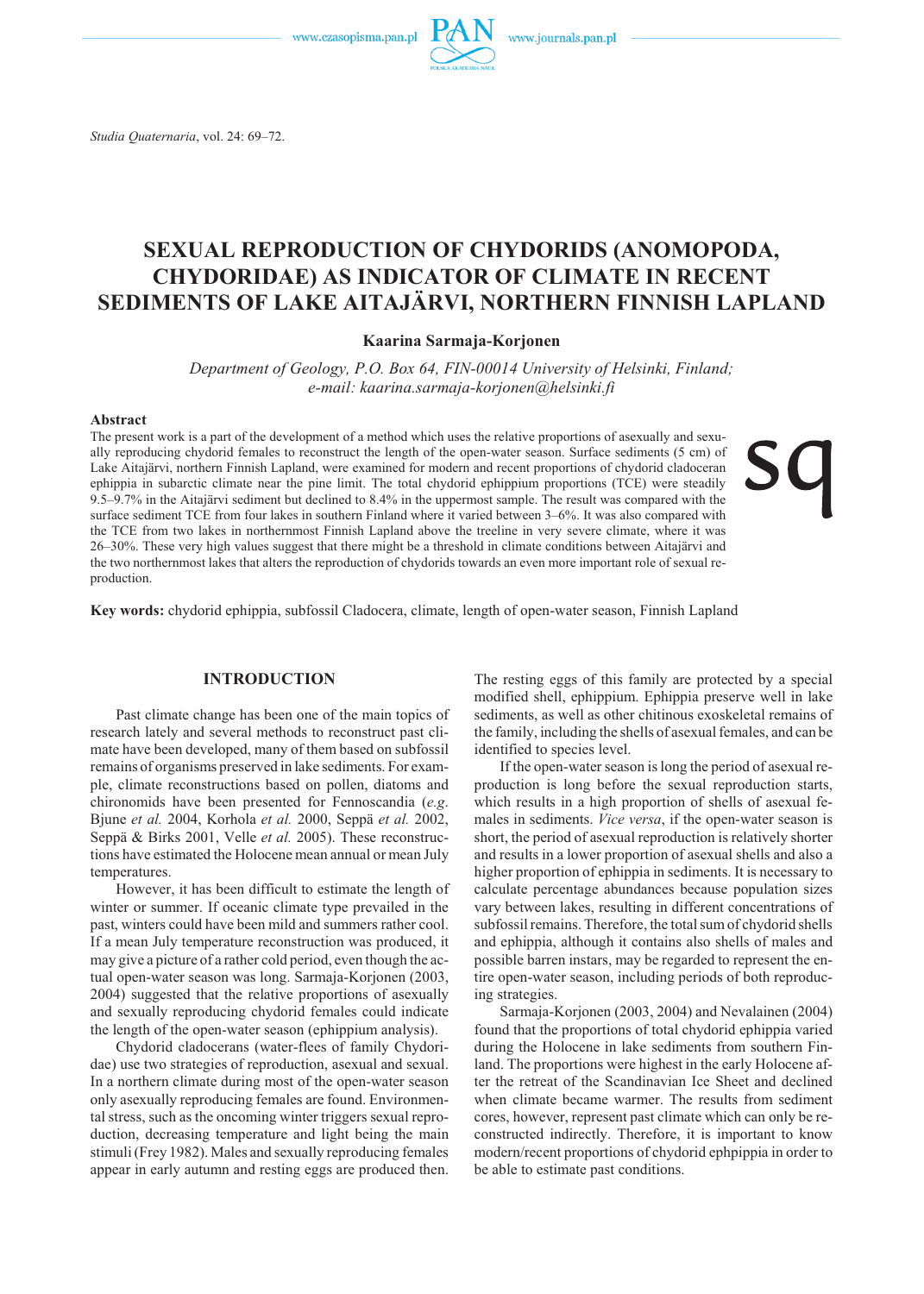### **70** K. SARMAJA- KORJONEN



Fig. 1. Location of Lake Aitajärvi in northern Finnish Lapland, near the northern limit of pine. The forest zones are simplified. Lakes Njargajavri and Várddoaijávri are located on barren ground above the present treeline. Area of birch woodland is indicated with grey color and barren ground inside the birch woodland area with white.



**Fig. 2.** Location of the 6 lakes whose surface samples were analysed for chydorid ephippia. The lakes are 1. Ylisjärvi, 2. Rusutjärvi, 3. Haukkajärvi, 4 Särkijärvi, 5. Njargajavri, 6. Várddoaijávri. Further information about the lakes and the results is presented in Tab 1.

The aim of the present study was to study chydorid ephippium proportions from surface sediments of a lake (Aitajärvi) in northern Finnish Lapland, near the northern limit of pine forests. Finland, being a long country, extends from hemiboreal forest in the southwestern corner to subarctic tundra-like heath in the north (between  $60^{\circ}$  and  $70^{\circ}$  N). Therefore, surface sediments from 6 other lakes in different parts of the country, with clear differences in climate, were also examined and compared with the results from Lake Aitajärvi.

### **SITE DESCRIPTION AND LABORATORY METHODS**

Aitajärvi (69°08' N, 27°14' E, 250 m a.s.l.) is a small lake (ca 6.4 ha), the easternmost one of twin lakes called by the collective name Aitajärvet, situated in northern Finnish Lapland (Fig. 1). The lake was formed when the Scandinavian Ice Sheet retreated from the area between 10000 and 9500<sup>14</sup>C yr BP (ca. 11500–11000 cal. BP) towards the SW (Hyvärinen 1973). It is shallow throughout (max. 2 m), with water depth of 115 cm at the coring site. Aitajärvi lies near the northern limit of pine forests (Fig. 1), and the vegetation around the lake is relatively open pine forest on sandy esker soil.

The mean annual temperature is  $-1.3$ °C, the mean summer temperature 11.2°C and the growing season *ca*. 125 days long in the Aitajärvi region (1961–1990 average, Finnish Meteorological Institute). The ice-free season lasts from the beginning of June until the end of October and the surface water temperatures are highest in July and August, about 14–15°C (Atlas of Finland 1986, 1987).

Sarmaja-Korjonen (1999) studied a long sediment core from Lake Aitajärvi for Cladocera, counting subsamples at 10 cm intervals and enumerating all cladoceran remains. In the present study the uppermost 5 cm of the core was analysed. Samples of 1 cm<sup>3</sup> (fine detritus gyttja) were prepared by heating and stirring in  $10\%$  KOH for 20 min and washed through a 44 µm mesh. The samples were mounted in glycerine jelly stained with safranine on a hot-plate. Only chydorid shells and ephippia were counted. The sum of shells and ephippia enumerated varied between 293 and 400. The basic sum for percentage abundances of ephippia was the sum of chydorid shells  $+$  chydorid ephippia. Nomenclature is according to Røen (1995). *Chydorus sphaericus* is considered as *C*. *sphaericus sensu lato* (s.l.) (*e.g*. Frey 1986).

Surface sediments (gyttja) from 6 other lakes (Tab 1, Fig. 2) were collected with a Russian corer or a Limnos sampler. The samples were treated with similar laboratory methods as those from Lake Aitajärvi and more than 200 chydorid shells + ephippia were counted from each sample.

#### **RESULTS AND DISCUSSION**

In the uppermost sediments of Lake Aitajärvi  $(0-5 \text{ cm})$ (Fig. 3) *Alonella nana* (Baird) was clearly the dominant (*ca*. 50%), to gether with *Alona af finis* (Ley dig), *Alonella ex cisa* (Fischer), *Rhyn cho ta lona fal cata* (Sars), *Chy do rus sphaericus* s.l., *Alona rustica* Scott and *Acroperus harpae* (Baird) which occurred in lower percentage abundances. Ephippia of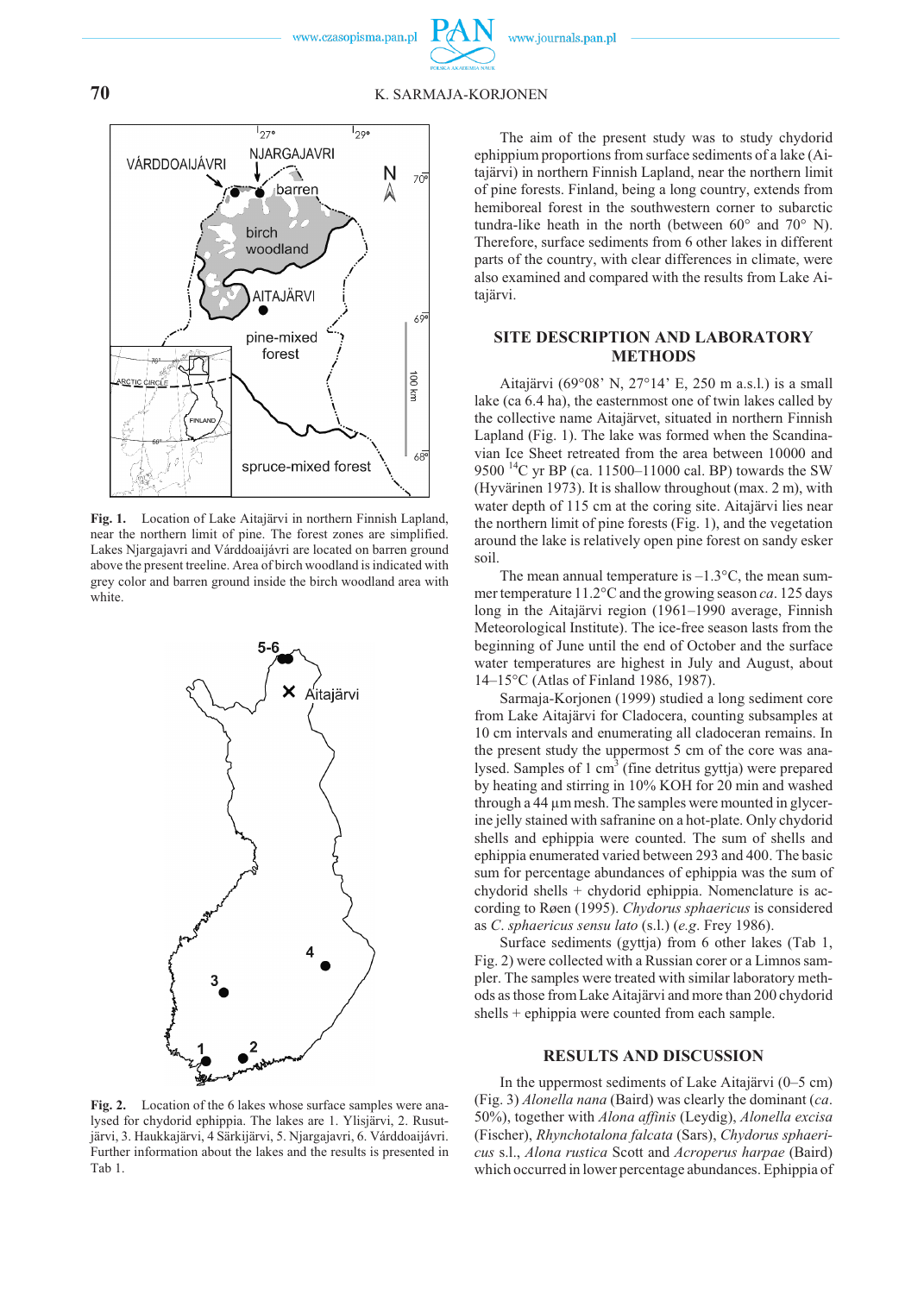www.czasopisma.pan.pl

### SEXUAL REPRODUCTION OF CHYDORIDS **71**

**Ta ble 1**

| Lake no. in<br>Fig. $2$ | Lake          | Latitude N      | Longitude E     | Mean summer<br>temperature<br>$\rm ^{\circ}C$ | Mean annual<br>temperature<br>$\rm ^{\circ}C$ | <b>TCE</b><br>$\frac{0}{0}$ |
|-------------------------|---------------|-----------------|-----------------|-----------------------------------------------|-----------------------------------------------|-----------------------------|
|                         | Ylisjärvi     | $60^{\circ}22'$ | $23^{\circ}17'$ | 15.6                                          | $+5.1$                                        | 4.1                         |
| 2                       | Rusutjärvi    | 60°26'          | $24^{\circ}59'$ | 15.7                                          | $+4.7$                                        | 2.7                         |
| 3                       | Haukkajärvi   | 62°2'           | 23°48'          | 14.3                                          | $+3.2$                                        | 6.0                         |
| 4                       | Sarkijärvi    | 62°39'          | 29°18'          | 15.4                                          | $+3.0$                                        | 3.1                         |
| 5                       | Njargajavri   | 69°52'          | 27°11'          | 9.6                                           | $-2.3$                                        | 30.0                        |
| 6                       | Várddoaijávri | 69°53'          | 26°32'          | 9.3                                           | $-2.6$                                        | 26.2                        |

Location, mean temperatures and TCE (total chydorid ephippia) percentage of six lakes which were studied for comparison with the Lake Aitajärvi results

all species were found. The proportion of chydorid ephippia (total chydorid ephippia, TCE) remained constant  $(9.5–$ 9.7%) at  $5-2$  cm and decreased to  $8.4\%$  at 0 cm.

The uppermost conventional radiocarbon date (1390  $\pm$ 100 BP, Hel-3969) from Lake Aitajärvi was determined from the depth 27–38 cm (Sarmaja-Korjonen 1999). When calibrated with CalPal Online program (http://www.calpal.de), it resulted in *ca*. 1300 cal. BP. Although the date gives only a rough estimate of the age of the upper core, it suggests that the sedimentation rate might be of the order of *ca*. 0.25 mm  $yr^{-1}$  and the age for the 5 cm horizon of *ca*. 200 years. However, since gyttja in uppermost sediment cores is usually quite loose, the 5 cm section most probably represents a considerably shorter period of time.

The TCE results from Lake Aitajärvi can be compared with the TCE of surface sediment samples from 6 lakes (Tab 1, Fig. 2). In lakes Ylisjärvi, Rusutjärvi and Särkijärvi the TCE varies between 2.7 and 4.1% and in Haukkajärvi it is rather high, 6.0%. The mean annual temperature at these lakes ranges between 5.1 and 3.0 °C, whereas it is  $-1.3$ °C in the Aitajärvi area. Growing season in southern Finland is *ca*.

175–170 days long, 50 days longer than in the Aitajärvi region and open-water season two months longer. Therefore, the result of *ca*.  $9\%$  in Aitajärvi and mostly *ca*.  $3-4\%$  in southern Finland is well in accordance with the difference in climate.

TCE of *ca*. 30.0% was found in the surface sediment of Lake Njargajavri which is located in the Utsjoki region, *ca*. 100 km north of Aitajärvi. It lies on an elevated area (355 m a.s.l.) in a very severe climate above the present treeline (Sarmaja-Korjonen et al. 2006, Väliranta et al. 2005). TCE was 26.2% in Lake Várddoaijávri (404 m a.s.l.) which is located in the same area in similar climate conditions. The mean annual temperature is  $ca. -2.3^\circ$  C at Njargajavri and  $-2.6^{\circ}$  C at Várddoaijávri and the length of thermal growing season is less than *ca*. 100 days. Thus, the TCE is more than two fold in these lakes compared to Lake Aitajärvi.

Despite the difference in climate conditions between Lake Aitajärvi (pine forest) and lakes Njargajavri and Lake Várddoaijávri (barren, elevated), it appears that possibly the difference in climate is not the only explaining factor for the difference. It is possible that there is some threshold between



**Fig. 3.** Proportions of shells of chydorid Cladocera in the uppermost sediments of Lake Aitajärvi in northern Finnish Lapland. The grey curves show the proportions of shells of asexually reproducing chydorid females (also including shells of males and barren instars). The curves in black show the proportions of shells of sexually reproducing chydorid females, i.e. the ephippia, which are special modified shells protecting resting eggs. The proportions were counted from the basic sum of total chydorid shells + ephippia. The last curve (horizontally enlarged) on the right shows the proportion of total chydorid ephippia (TCE).